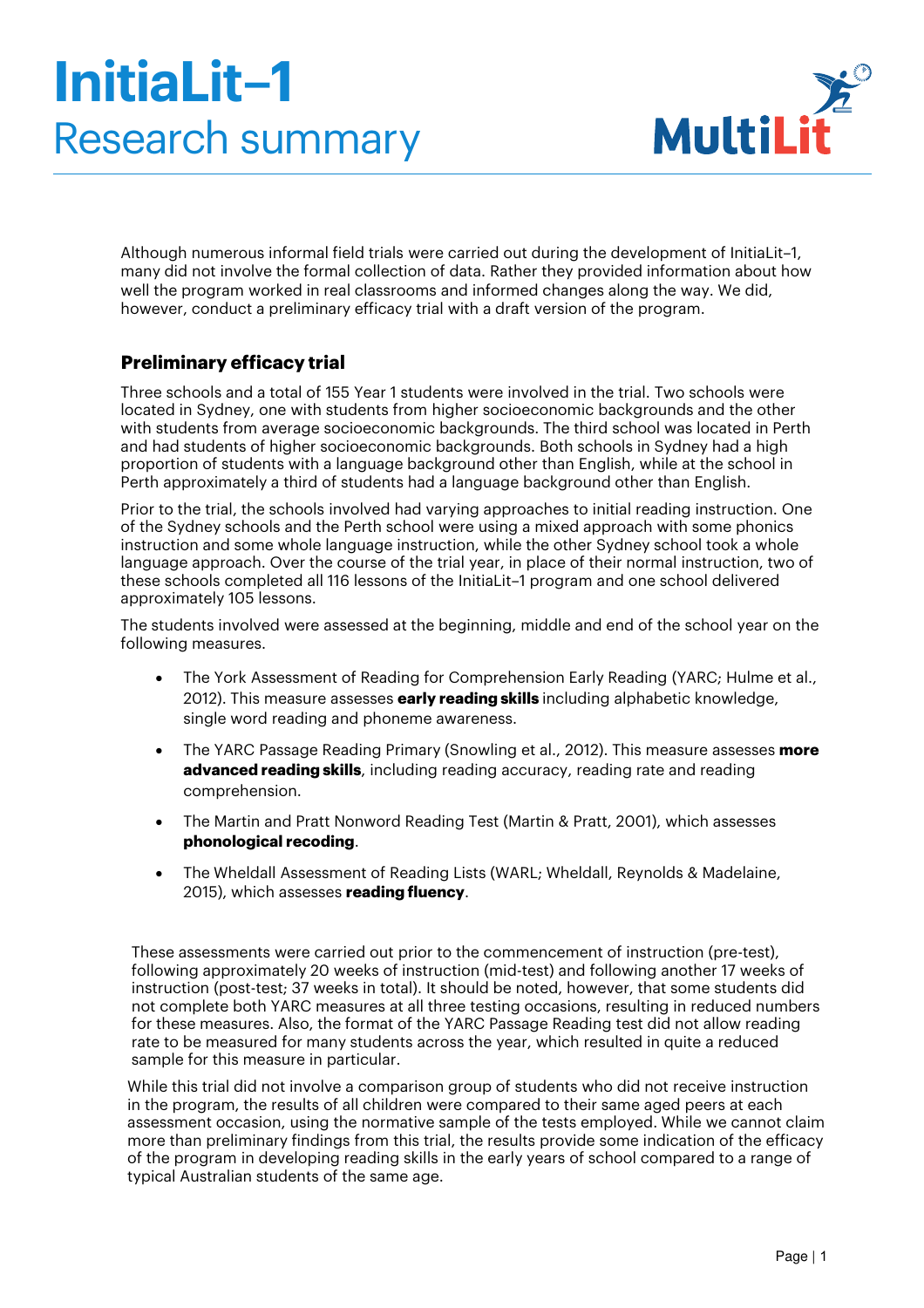#### **Did reading skills improve over the year?**

Over the year, students made significant gains with large effect sizes (partial eta squared) on all measures of early reading skills and more advanced reading skills. These analyses were carried out using raw score data and the gains are shown in Table 1.

Furthermore, these gains were significant when measured over the first half of the year (see Table 2) and over the second half of the year, except for letter sound knowledge, on which no significant gains were made in the second half of the year (see Table 3). These results indicate that the program not only developed the children's early reading skills over the course of the year, but also fostered the later reading skills required to allow them to access the rest of the academic curriculum. The lack of progress during the second half of the year in the early reading skill of letter sound knowledge is probably due to the fact that many students had already scored close to or at the highest level on this measure by mid-test, creating a ceiling effect. In fact, at mid-test 50% of students achieved the highest score possible on this measure and 90% of students scored within 2 points of the highest score.

#### **Did reading skills improve compared to typical reading scores?**

Although we did not collect data allowing us to compare our results with a comparison group of students receiving instruction-as-usual, we can gain some meaningful indication of progress by comparing these results to the typical progress of students of the same age. We therefore compared students' results at pre-, mid- and post-test to the normative data provided by the tests, which indicates the range of typical performance on the test for students at a given age.

Average (or mean) standard score results, which compare student performance with their same aged peers, were analysed and are presented in Table 4. Note that as the measure of phonological recoding is only appropriate for children aged older than six, standard scores had to be estimated for students who were 5-years-old at the beginning of the year. This would have had the effect of slightly underestimating the mean standard score, meaning the results for this measure are conservative.

If we consider the average range of performance to be between standard scores of 85 and 115 with a mean score of 100, we find that:

- **At pre-test**: Trial students were already performing above the the average score of 100 expected for their age on early reading measures (letter sound knowledge, word recognition, and phoneme awareness) and phonological recoding (non-word reading). We would, therefore, not expect to see students making much gain in these standard score measures. The students' mean scores for other measures of reading (accuracy, rate and comprehension) was in the average range at pre-test.
- **At mid-test**: By the middle of the year, trial students achieved a mean standard score that was above the average expected score of 100 for reading accuracy, reading rate and comprehension.
- **At post-test**: The upward trend seen at mid-test continued in the second half of the year. By the end of the year, trial students' mean standard scores in reading accuracy, rate and comprehension had improved again, as had their score on phonological recoding. Indeed, by post-test, scores on reading rate and phonological recoding were over 115, indicating trial students were performing above the average range on these skills.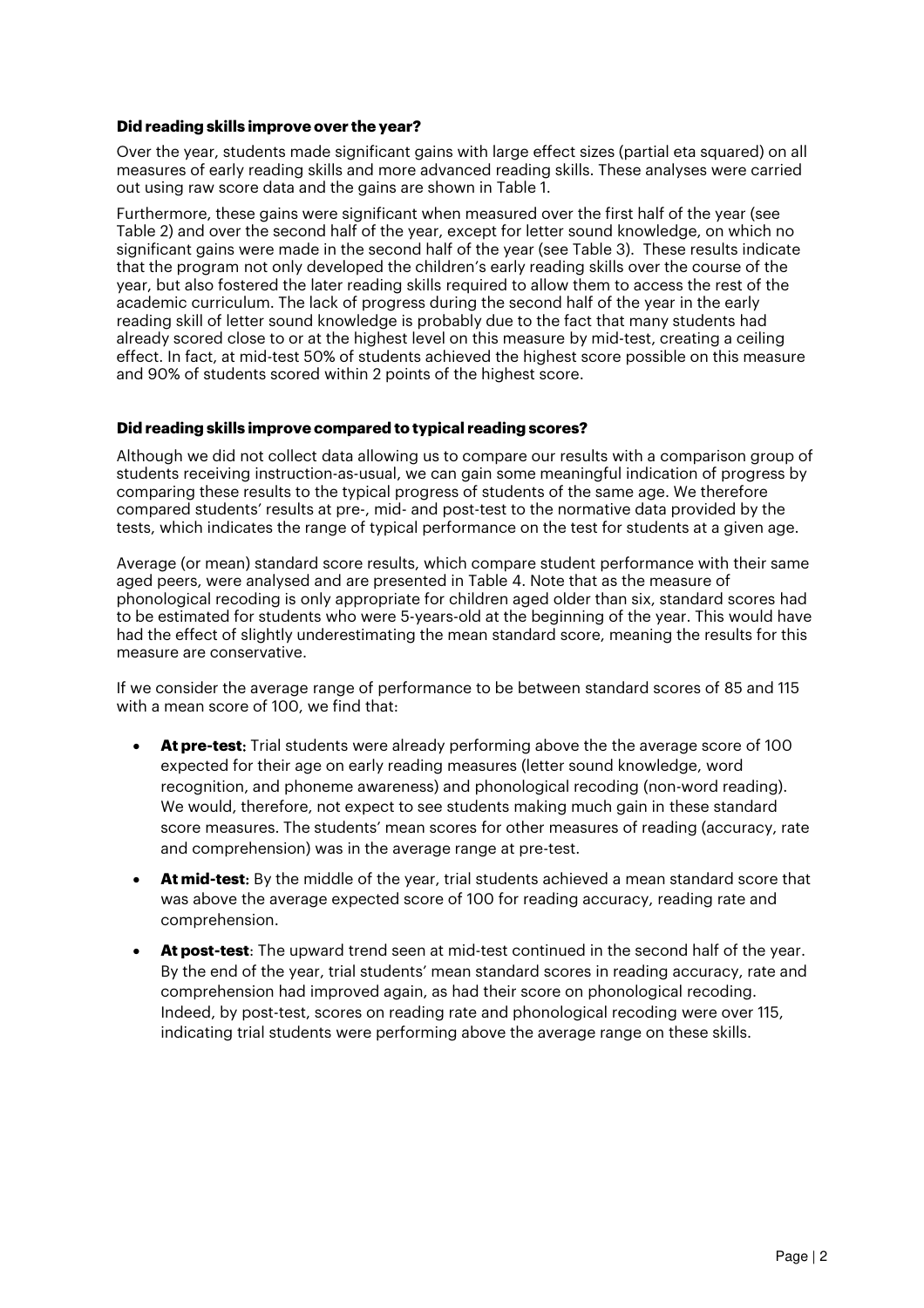Figure 1 shows the trial students' average progress in terms of standard scores relative to the students' peer group. The results indicate that students were, on the whole, attaining the skills of reading accuracy, rate, comprehension and phonological recoding at a greater rate than their peers.

Moreover, the estimates of growth may be conservative for reading comprehension, in particular, because at pre-test, 18% of students scored below the range of standard scores provided by the test (while 3% scored above this range). But by mid-test, only 3% of trial students scored below the range of standard scores (with 2% above this range) and at posttest, 2% remained below, while 6% now scored above this range. In other words, the reported reading comprehension gains may underestimate the actual progress of a number of individual students in this critical reading skill. Further analysis confirmed that there was a considerable shift of students out of the bottom quartile (bottom 25% of same aged students) to the average range (middle 50% of same aged students) and top quartile (top 25% of same aged students) between pre-, mid- and post-test as shown in Table 5. This was the case for measures of:

- **Reading accuracy:** At pre-test, 35% of students scored in the bottom quartile for reading accuracy and 26% scored in the top quartile. At mid-test, only 8% of students remained in the bottom quartile and 45% of students scored in the top quartile. By post-test, 6% remained in the bottom quartile and the majority (51%) of students scored in the top quartile.
- **Reading rate**: At pre-test, 15% of students scored in the bottom quartile and 12% scored in the top quartile. At mid-test, only 2% scored in the bottom quartile and 35% scored in the top quartile. By post-test, less than 1% of students remained in the bottom quartile and 44%scored in the top quartile.
- **Reading comprehension**: At pre-test, 43% of students were in the bottom quartile and 27%were in the top quartile. At mid-test, 20% scored in the bottom quartile and 30%were now in the top quartile. By post-test, only 16% remained in the bottom quartile and 47% were now in the top quartile.
- **Phonological recoding**: While students were roughly evenly spread across the average range and top quartile at pre-test, the vast majority had moved to the top quartile at posttest. At pre-test, 7% of students were in the bottom quartile and 46% were in the top quartile. At mid-test, less than 1% scored in the bottom quartile and 73% were now in the top quartile. By post-test, 1% remained in the bottom quartile and 78% were now in the top quartile.

This shows that the majority of students moved from the bottom quartile or average range at pre-test to the average range or top quartile at post-test in these skills. These results suggest that InitiaLit-1 may have helped to reduce the number of students who might have struggled to learn to read (those in the bottom quartile), while not limiting the growth of higher performing students, as indicated by those moving from the average range to the top quartile. Note that the findings were similar across the three school sites when analysed independently suggesting a degree of replicability of findings across three schools.

### **Conclusion**

In summary, preliminary data indicate that students receiving instruction in the InitiaLit-1 program over the course of their second year of schooling (Year 1) can make excellent gains in measures of early reading skills and other reading skills over and above the typical progress of their same aged peers. Data also indicate that the program may assist struggling students to catch up, as indicated by those students moving out of the bottom quartile, while not limiting the growth of higher performing students, as indicated by the movement into the top quartile.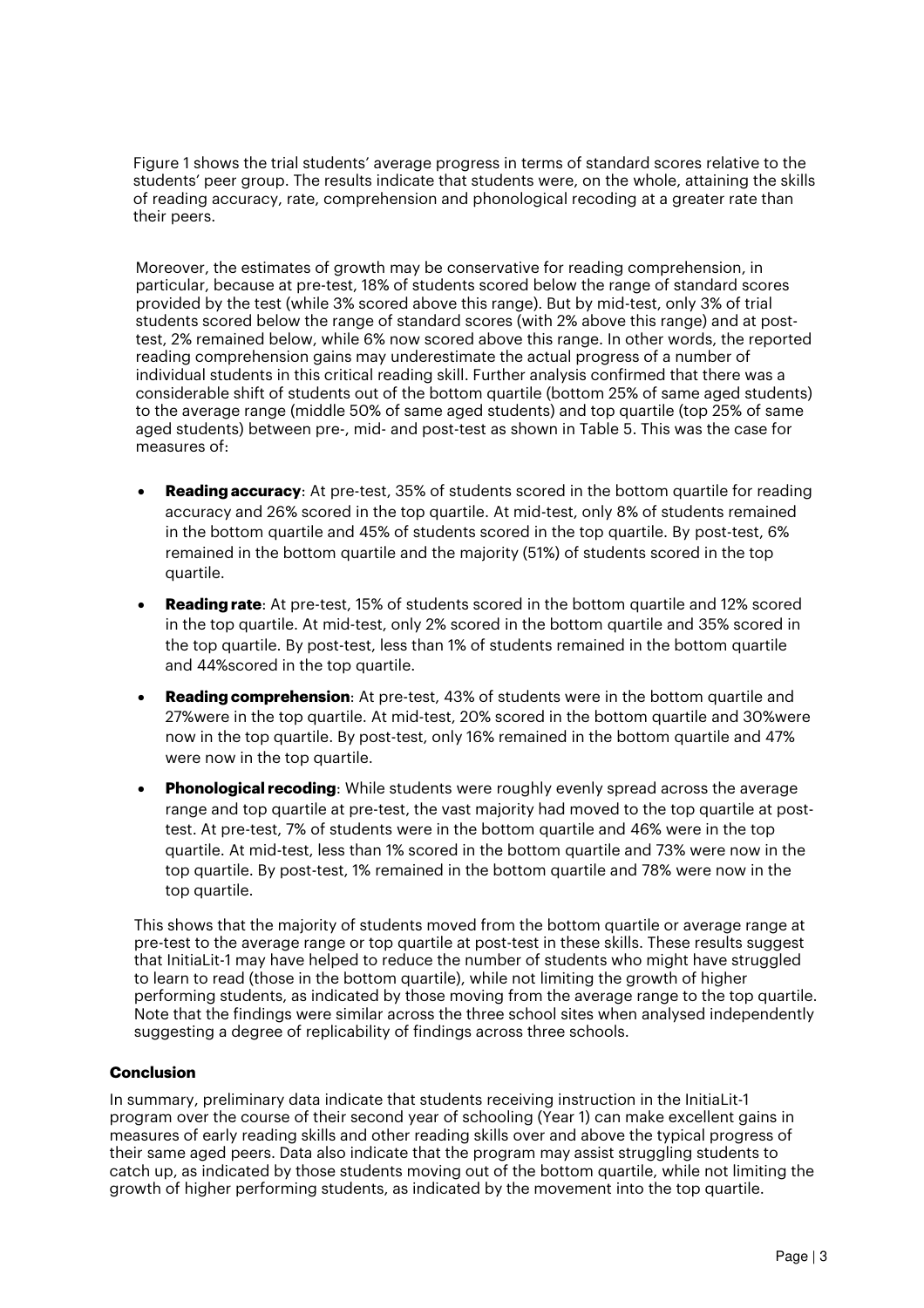#### *References*

Hulme, C., Stothard, S. E., Clarke, P., Bowyer-Crane, C., Harrington, A., Truelove, E., & Snowling, M.

(2012). York assessment of reading for comprehension: Early reading test manual (Australian ed.). London: GL Assessment Ltd.

- Martin, F., & Pratt, C. (2001). Martin and Pratt nonword reading test. Camberwell: Australian Council for Educational Research.
- Snowling, M. J., Stothard, S. E., Clarke, P., Bowyer-Crane, C., Harrington, A., Truelove, E., … Hulme, C. (2012). York Assessment of Reading for Comprehension: Passage reading (Australian ed.). London: GL Assessment.
- Wheldall, K., Reynolds, M., & Madelaine, A. (2015). The Wheldall Assessment of Reading Lists (WARL). Sydney: MultiLit Pty Ltd.

Table 1. Means (and standard deviations) and the resultant gains on measures of reading skills (raw scores) for Year 1 students over the entire year.

| Literacy<br>Variable                                                | N   | Raw Score<br>Pre-test<br>(sd) | Raw Score<br>Post-test<br>(sd) | Gain<br>(sd)     | t     | р        | Partial<br>Eta Sq |
|---------------------------------------------------------------------|-----|-------------------------------|--------------------------------|------------------|-------|----------|-------------------|
| YARC Letter Sound<br>Knowledge                                      | 153 | 29.57<br>(2.94)               | 31.26<br>(1.06)                | 1.69<br>(2.89)   | 7.25  | < 0.0005 | 0.257             |
| YARC Early Word<br>Recognition                                      | 153 | 21.01<br>(8.29)               | 28.59<br>(2.76)                | 7.58<br>(6.83)   | 13.73 | < 0.0005 | 0.554             |
| <b>YARC Phoneme</b><br>Awareness                                    | 153 | 16.90<br>(4.15)               | 20.54<br>(2.82)                | 3.63<br>(3.63)   | 14.51 | < 0.0005 | 0.581             |
| YARC Reading<br>Accuracy                                            | 154 | 34.76<br>(5.83)               | 43.45<br>(3.98)                | 8.69<br>(4.47)   | 24.13 | < 0.0005 | 0.792             |
| YARC Reading Rate                                                   | 82  | 34.05<br>(13.80)              | 60.20<br>(8.13)                | 26.15<br>(26.15) | 20.66 | < 0.0005 | 0.841             |
| <b>YARC Reading</b><br>Comprehension                                | 154 | 37.70<br>(12.03)              | 52.55<br>(8.67)                | 14.85<br>(14.85) | 21.44 | < 0.0005 | 0.750             |
| <b>Martin and Pratt</b><br>(Phonological<br>Recoding)               | 153 | 16.30<br>(9.50)               | 32.08<br>(10.48)               | 15.78<br>(15.78) | 25.03 | < 0.0005 | 0.805             |
| <b>Wheldall Assessment</b><br>of Reading Lists<br>(Reading Fluency) | 155 | 34.52<br>(22.79)              | 70.84<br>(21.10)               | 36.32<br>(36.32) | 26.45 | < 0.0005 | 0.820             |

Note: Partial Eta Squared is an effect size calculation (% of variance explained). A small effect is.01 or 1%; a medium effect is .06 or 6%; and a large effect is .138 or 13.8%.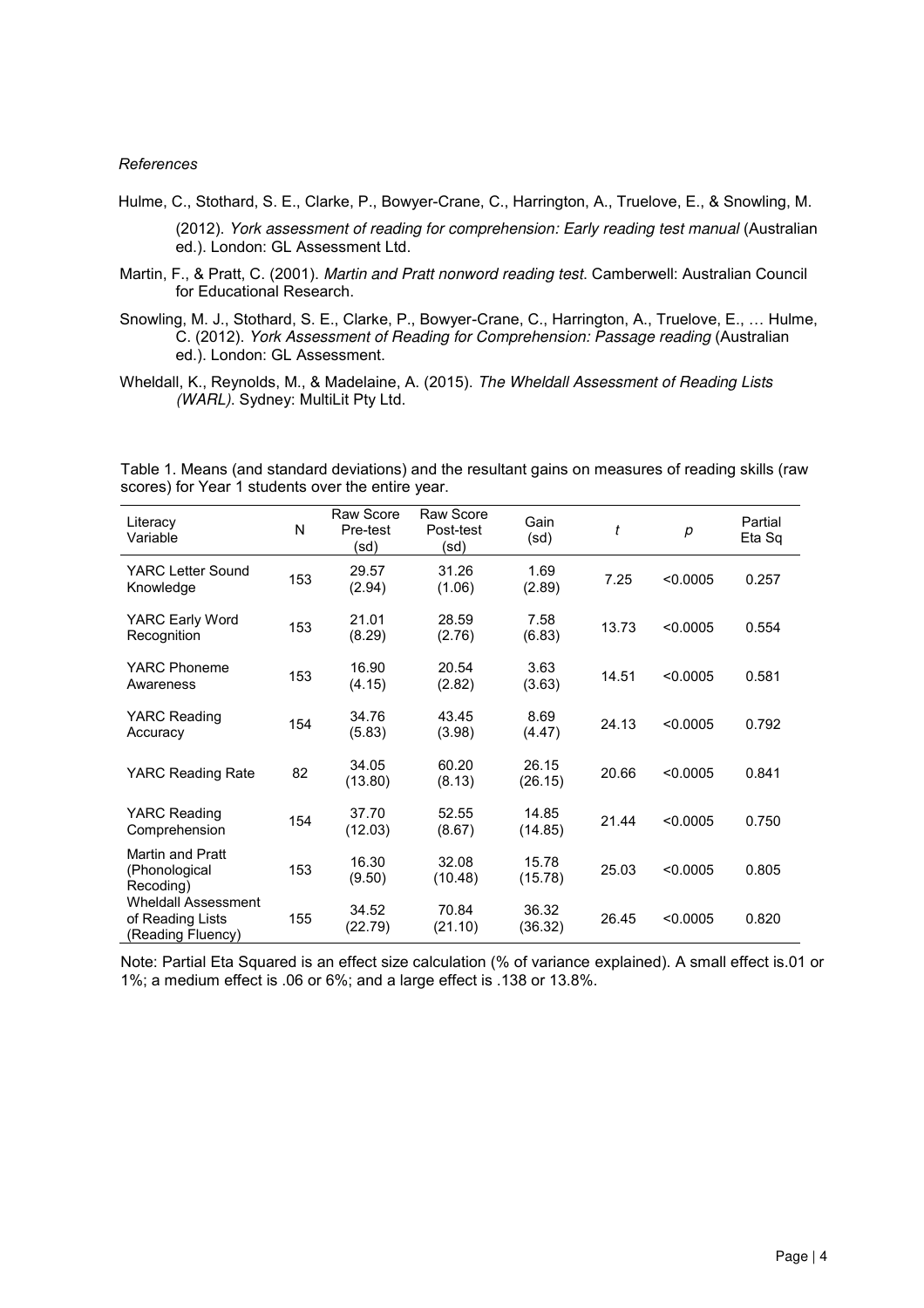| Literacy<br>Variable                                                                                                  | N   | <b>Raw Score</b><br>Pre-test<br>(sd) | <b>Raw Score</b><br>Mid-test<br>(sd) | Gain<br>(sd)     | t     | p        | Partial<br>Eta Sq |
|-----------------------------------------------------------------------------------------------------------------------|-----|--------------------------------------|--------------------------------------|------------------|-------|----------|-------------------|
| YARC Letter Sound<br>Knowledge                                                                                        | 153 | 29.57<br>(2.94)                      | 31.12<br>(1.17)                      | 1.55<br>(2.65)   | 7.23  | < 0.0005 | 0.256             |
| YARC Early Word<br>Recognition                                                                                        | 153 | 21.01<br>(8.29)                      | 27.27<br>(4.02)                      | 6.27<br>(5.60)   | 13.85 | < 0.0005 | 0.558             |
| <b>YARC Phoneme</b><br>Awareness                                                                                      | 153 | 16.90<br>(4.15)                      | 19.36<br>(3.06)                      | 2.46<br>(2.95)   | 10.29 | < 0.0005 | 0.411             |
| YARC Reading<br>Accuracy                                                                                              | 154 | 34.76<br>(5.83)                      | 41.31<br>(4.83)                      | 6.55<br>(3.61)   | 22.54 | < 0.0005 | 0.769             |
| <b>YARC Reading Rate</b>                                                                                              | 82  | 34.05<br>(13.80)                     | 53.52<br>(10.38)                     | 19.48<br>(9.72)  | 18.15 | < 0.0005 | 0.803             |
| YARC Reading<br>Comprehension                                                                                         | 154 | 37.70<br>(12.03)                     | 47.49<br>(8.75)                      | 9.79<br>(8.51)   | 14.28 | < 0.0005 | 0.571             |
| Martin and Pratt<br>(Phonological<br>Recoding)<br><b>Wheldall Assessment</b><br>of Reading Lists<br>(Reading Fluency) | 153 | 16.30<br>(9.50)                      | 27.63<br>(11.09)                     | 11.33<br>(6.94)  | 20.20 | < 0.0005 | 0.728             |
|                                                                                                                       | 155 | 34.52<br>(22.79)                     | 59.68<br>(22.08)                     | 25.16<br>(14.78) | 21.19 | < 0.0005 | 0.745             |

Table 2. Means (and standard deviations) and the resultant gains on measures of reading skills (raw scores) for Year 1 students during the first half of the year.

Note: Partial Eta Squared is an effect size calculation (% of variance explained). A small effect is.01 or 1%; a medium effect is .06 or 6%; and a large effect is .138 or 13.8%.

| Table 3. Means (and standard deviations) and the resultant gains on measures of reading skills (raw |
|-----------------------------------------------------------------------------------------------------|
| scores) for Year 1 students during the second half of the year.                                     |

| Literacy<br>Variable                                                | N   | Raw Score<br>Mid-test<br>(sd) | <b>Raw Score</b><br>Post-test<br>(sd) | Gain<br>(sd)    | t     | p        | Partial<br>Eta Sq |
|---------------------------------------------------------------------|-----|-------------------------------|---------------------------------------|-----------------|-------|----------|-------------------|
| YARC Letter Sound<br>Knowledge                                      | 153 | 31.12<br>(1.17)               | 31.26<br>(1.06)                       | 0.14<br>(1.21)  | 1.48  | 0.142    | 0.014             |
| YARC Early Word<br>Recognition                                      | 153 | 27.27<br>(4.02)               | 28.59<br>(2.76)                       | 1.31<br>(2.26)  | 7.21  | < 0.0005 | 0.255             |
| <b>YARC Phoneme</b><br>Awareness                                    | 153 | 19.36<br>(3.06)               | 20.54<br>(2.82)                       | 1.18<br>(2.12)  | 6.86  | < 0.0005 | 0.236             |
| <b>YARC Reading</b><br>Accuracy                                     | 154 | 41.31<br>(4.83)               | 43.45<br>(3.98)                       | 2.14<br>(2.77)  | 9.57  | < 0.0005 | 0.374             |
| <b>YARC Reading Rate</b>                                            | 82  | 53.52<br>(10.38)              | 60.20<br>(8.13)                       | 6.67<br>(6.82)  | 8.86  | < 0.0005 | 0.492             |
| YARC Reading<br>Comprehension                                       | 154 | 47.49<br>(8.75)               | 52.55<br>(8.67)                       | 5.06<br>(7.43)  | 8.45  | < 0.0005 | 0.318             |
| <b>Martin and Pratt</b><br>(Phonological<br>Recoding)               | 153 | 27.63<br>(11.09)              | 32.08<br>(10.48)                      | 4.45<br>(6.03)  | 9.13  | < 0.0005 | 0.354             |
| <b>Wheldall Assessment</b><br>of Reading Lists<br>(Reading Fluency) | 155 | 59.68<br>(22.08)              | 70.84<br>(21.10)                      | 11.15<br>(12.64 | 10.98 | < 0.0005 | 0.439             |

Note: Partial Eta Squared is an effect size calculation (% of variance explained). A small effect is.01 or 1%; a medium effect is .06 or 6%; and a large effect is .138 or 13.8%.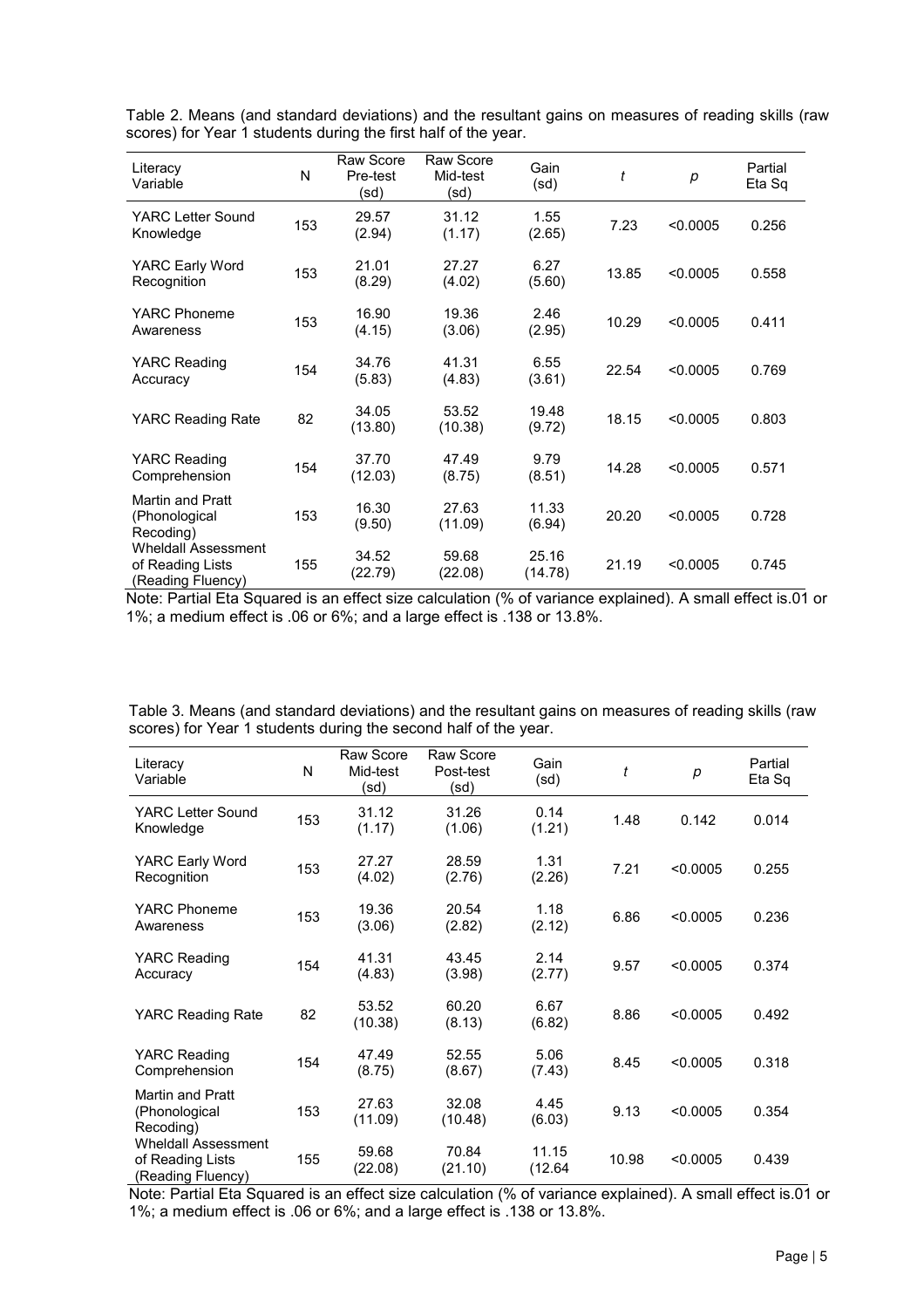| Literacy<br>Variable          | N   | <b>Standard Score Pre-</b><br>test<br>(sd) | <b>Standard Score Mid-</b><br>test<br>(sd) | <b>Standard Score Post-</b><br>test<br>(sd) |
|-------------------------------|-----|--------------------------------------------|--------------------------------------------|---------------------------------------------|
| YARC Letter Sound             | 153 | 114.10                                     | 118.10                                     | 117.09                                      |
| Knowledge                     |     | (14.24)                                    | (10.40)                                    | (10.62)                                     |
| YARC Early Word               | 153 | 105.52                                     | 107.41                                     | 105.32                                      |
| Recognition                   |     | (15.86)                                    | (12.94)                                    | (11.77)                                     |
| <b>YARC Phoneme Awareness</b> | 153 | 102.20<br>(13.50)                          | 106.35<br>(13.42)                          | 109.46<br>(14.18)                           |
| <b>YARC Reading Accuracy</b>  | 154 | 98.17<br>(13.14)                           | 107.27<br>(10.88)                          | 107.90<br>(9.14)                            |
| YARC Reading Rate             | 82  | 99.27<br>(13.16)                           | 112.91<br>(10.11)                          | 116.15<br>(8.37)                            |
| YARC Reading                  | 154 | 90.49                                      | 101.71                                     | 107.07                                      |
| Comprehension                 |     | (17.77)                                    | (15.41)                                    | (15.10)                                     |
| Martin and Pratt              | 153 | 108.44                                     | 118.66                                     | 120.18                                      |
| (Phonological Recoding)       |     | (12.86)                                    | (13.78)                                    | (13.71)                                     |

Table 4. Means (and standard deviations) on measures of reading skills (standard scores) for Year 1 students at pre-, mid- and post-test.



Figure 1. Year 1 students' performance relative to same aged peers on measures of reading skills at pre-, mid- and post-test. The average range of student performance, 85 to 115 in standard scores, is indicated by the grey shading.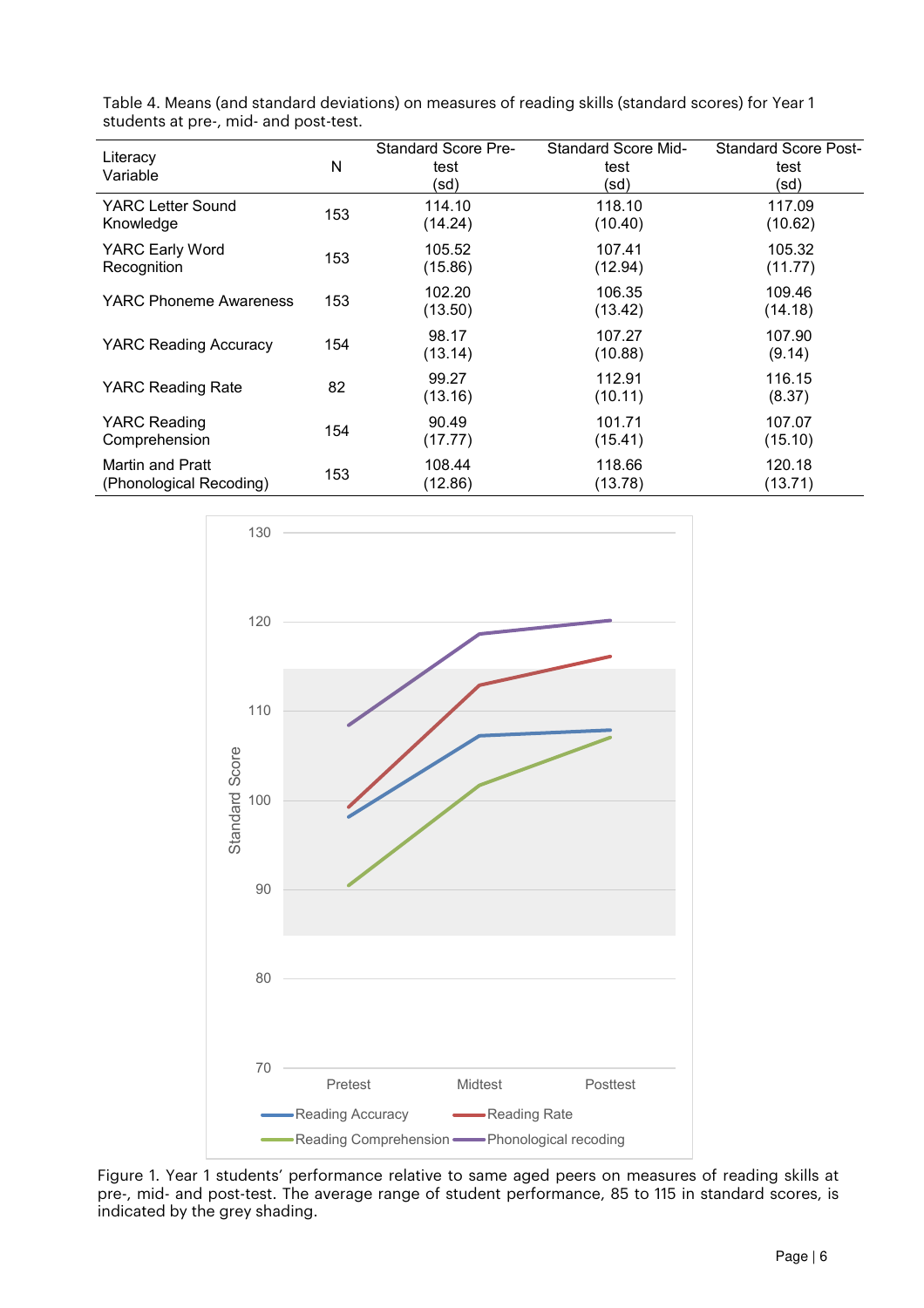|                           |           | <b>Bottom Quartile</b> | Middle 50% | <b>Top Quartile</b> |
|---------------------------|-----------|------------------------|------------|---------------------|
|                           | Pre-test  | 5.2%                   | 35.5%      | 58.1%               |
| Letter Sound<br>Knowledge | Mid-test  | 0.6%                   | 20.6%      | 77.4%               |
|                           | Post-test | 0.6%                   | 23.9%      | 74.2%               |
|                           | Pre-test  | 17.4%                  | 37.4%      | 43.9%               |
| Word Recognition          | Mid-test  | 11.0%                  | 41.3%      | 46.5%               |
|                           | Post-test | 12.3%                  | 52.3%      | 34.2%               |
|                           | Pre-test  | 21.3%                  | 50.3%      | 27.1%               |
| Phoneme<br>Awareness      | Mid-test  | 10.3%                  | 54.8%      | 33.5%               |
|                           | Post-test | 9.0%                   | 44.5%      | 45.2%               |
|                           | Pre-test  | 34.8%                  | 38.7%      | 25.8%               |
| Reading Accuracy          | Mid-test  | 7.7%                   | 46.5%      | 45.2%               |
|                           | Post-test | 5.8%                   | 42.6%      | 51.0%               |
| Reading Rate              | Pre-test  | 14.8%                  | 25.8%      | 12.3%               |
|                           | Mid-test  | 1.9%                   | 16.1%      | 34.8%               |
|                           | Post-test | 0.6%                   | 8.4%       | 43.9%               |
|                           | Pre-test  | 42.6%                  | 29.7%      | 27.1%               |
| Reading<br>Comprehension  | Mid-test  | 20.0%                  | 49.7%      | 29.7%               |
|                           | Post-test | 15.5%                  | 37.4%      | 46.5%               |
| Phonological<br>Recoding  | Pre-test  | 7.2%                   | 47.1%      | 45.8%               |
|                           | Mid-test  | 0.7%                   | 26.8%      | 72.5%               |
|                           | Post-test | 1.3%                   | 20.9%      | 77.8%               |

Table 5. Year 1 students performing in the bottom quartile (bottom 25% of students), middle 50% of students and top quartile at pre-, mid- and post-test.



Figure 2. Percentages of students scoring in the bottom quartile, average range and top quartile in reading accuracy at pre-, mid- and post-test.